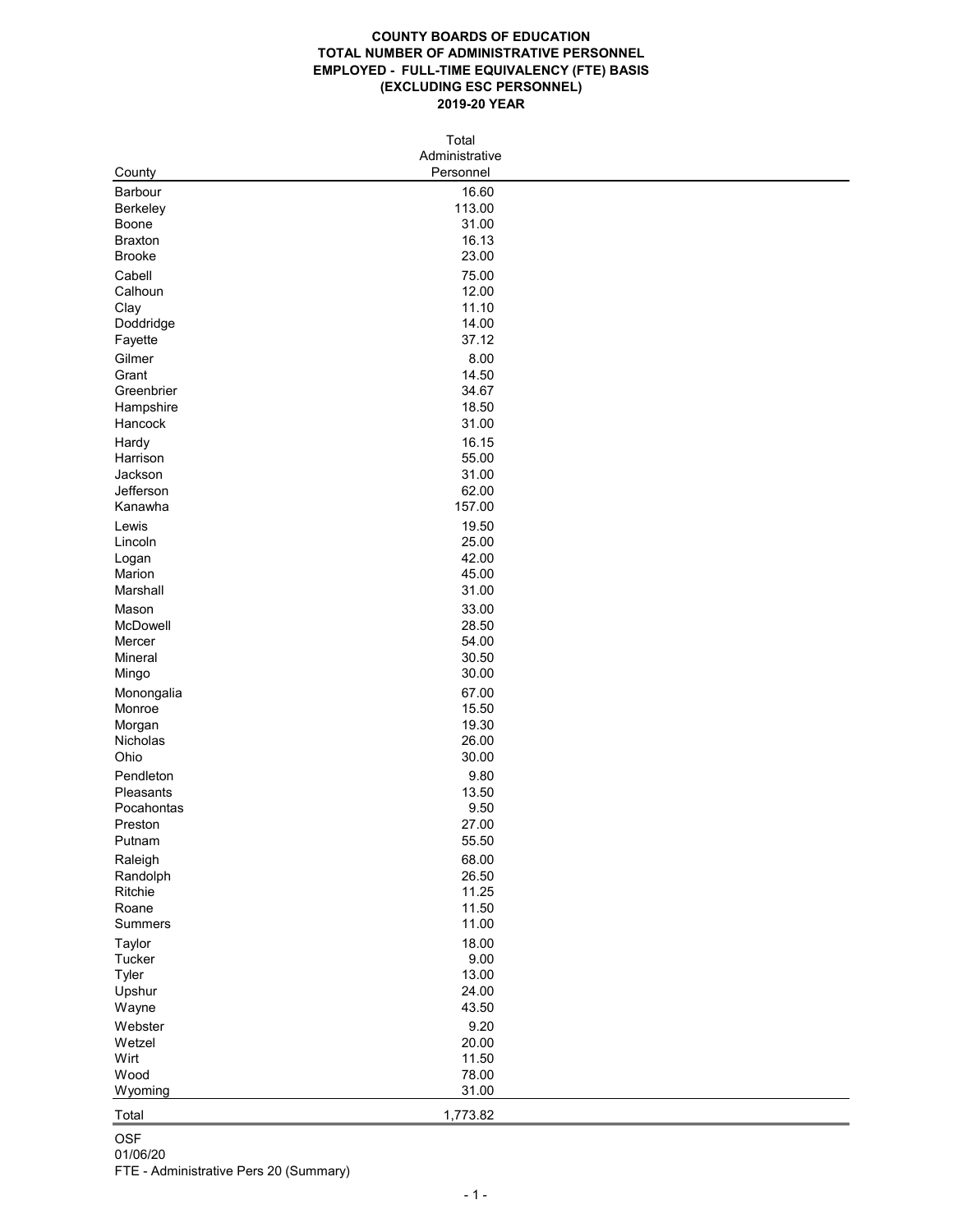## **COUNTY BOARDS OF EDUCATION TOTAL NUMBER OF ADMINISTRATIVE PERSONNEL EMPLOYED FULL-TIME EQUIVALENCY (FTE) BASIS (EXCLUDING ESC PERSONNEL) (ARRANGED IN DESCENDING ORDER) 2019-20 YEAR**

| Total          |                 |                |  |  |
|----------------|-----------------|----------------|--|--|
|                |                 | Administrative |  |  |
| Ct.            | County          | Personnel      |  |  |
| $\mathbf 1$    | Kanawha         | 157.00         |  |  |
| $\overline{c}$ | <b>Berkeley</b> | 113.00         |  |  |
| 3              | Wood            | 78.00          |  |  |
| 4              | Cabell          | 75.00          |  |  |
| 5              | Raleigh         | 68.00          |  |  |
| 6              | Monongalia      | 67.00          |  |  |
| $\overline{7}$ | Jefferson       | 62.00          |  |  |
| 8              | Putnam          | 55.50          |  |  |
| 9              | Harrison        | 55.00          |  |  |
| 10             | Mercer          | 54.00          |  |  |
| 11             | Marion          | 45.00          |  |  |
| 12             | Wayne           | 43.50          |  |  |
| 13             | Logan           | 42.00          |  |  |
| 14             | Fayette         | 37.12          |  |  |
| 15             | Greenbrier      | 34.67          |  |  |
| 16             | Mason           | 33.00          |  |  |
| 17             | <b>Boone</b>    | 31.00          |  |  |
| 17             | Hancock         | 31.00          |  |  |
| 17             | Jackson         | 31.00          |  |  |
| 17             | Marshall        | 31.00          |  |  |
| 17             | Wyoming         | 31.00          |  |  |
| 22             | Mineral         | 30.50          |  |  |
| 23             | Mingo           | 30.00          |  |  |
| 23             | Ohio            | 30.00          |  |  |
| 25             | McDowell        | 28.50          |  |  |
| 26             | Preston         | 27.00          |  |  |
| 27             | Randolph        | 26.50          |  |  |
| 28             | Nicholas        | 26.00          |  |  |
| 29             | Lincoln         | 25.00          |  |  |
| 30             | Upshur          | 24.00          |  |  |
| 31             | <b>Brooke</b>   | 23.00          |  |  |
| 32             | Wetzel          | 20.00          |  |  |
| 33             | Lewis           | 19.50          |  |  |
| 34             | Morgan          | 19.30          |  |  |
| $35\,$         | Hampshire       | 18.50          |  |  |
| 36             | <b>Taylor</b>   | 18.00          |  |  |
| 37             | Barbour         | 16.60          |  |  |
| $38\,$         | Hardy           | 16.15          |  |  |
| 39             | <b>Braxton</b>  | 16.13          |  |  |
| 40             | Monroe          | 15.50          |  |  |
| 41             | Grant           | 14.50          |  |  |
| 42             | Doddridge       | 14.00          |  |  |
| 43             | Pleasants       | 13.50          |  |  |
| 44             | Tyler           | 13.00          |  |  |
| 45             | Calhoun         | 12.00          |  |  |
| 46             | Roane           | 11.50          |  |  |
| 46             | Wirt            | 11.50          |  |  |
| 48             | Ritchie         | 11.25          |  |  |

| 49                                                               | Clay           | 11.10    |  |  |
|------------------------------------------------------------------|----------------|----------|--|--|
| 50                                                               | <b>Summers</b> | 11.00    |  |  |
| 51                                                               | Pendleton      | 9.80     |  |  |
| 52                                                               | Pocahontas     | 9.50     |  |  |
| 53                                                               | Webster        | 9.20     |  |  |
| 54                                                               | Tucker         | 9.00     |  |  |
| 55                                                               | Gilmer         | 8.00     |  |  |
|                                                                  | Total          | 1,773.82 |  |  |
| <b>OSF</b><br>01/06/20<br>FTE - Administrative Pers 20 (Summary) |                |          |  |  |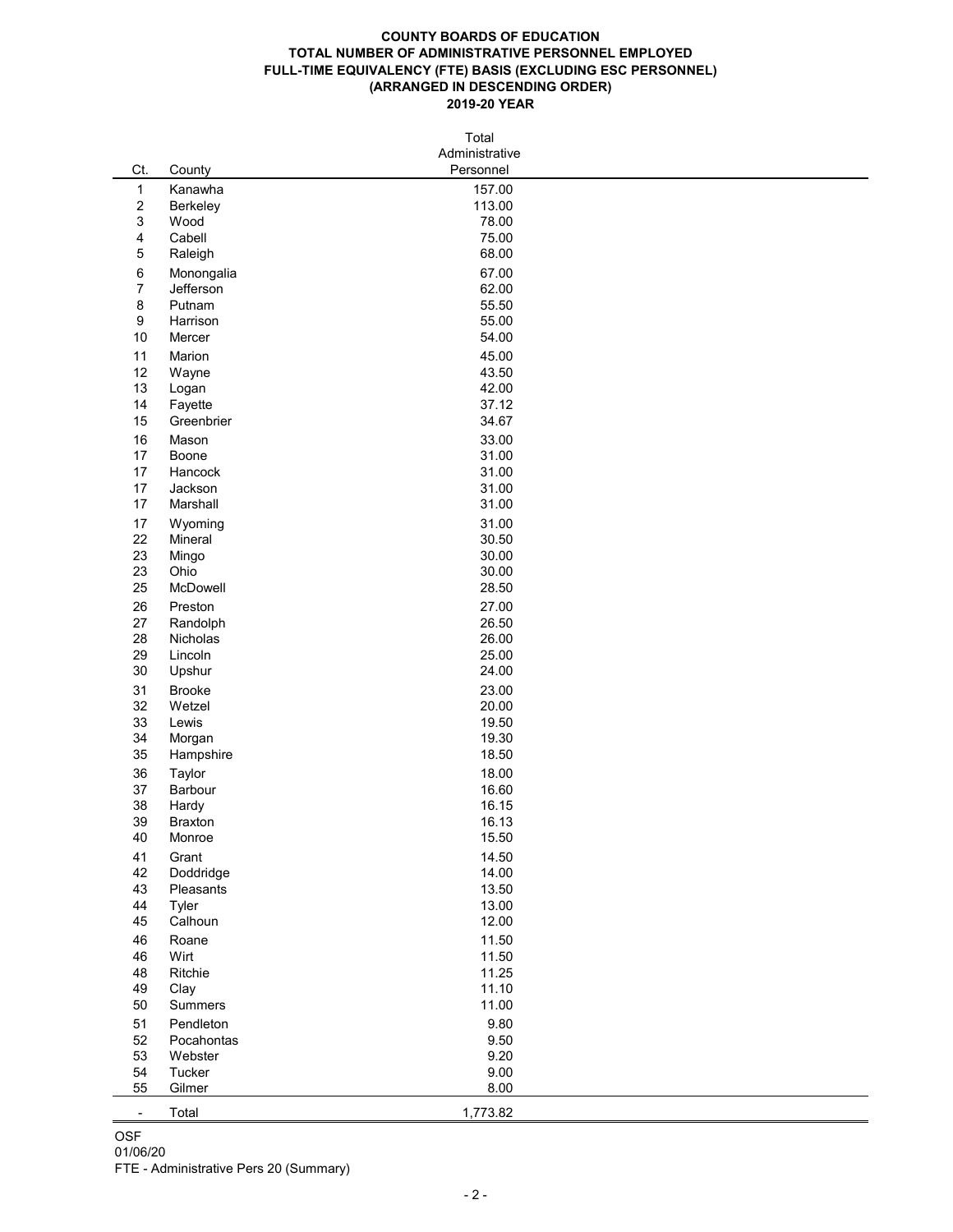## **COUNTY BOARDS OF EDUCATION COMPARISON OF NUMBER OF ADMINISTRATIVE PERSONNEL FULL-TIME EQUIVALENCY (FTE) BASIS (EXCLUDING ESC PERSONNEL) 2018-19 AND 2019-20**

| County            | 2018-19  | 2019-20  | <b>Difference</b> | Percent   |
|-------------------|----------|----------|-------------------|-----------|
| <b>Barbour</b>    | 16.60    | 16.60    |                   | 0.00%     |
| <b>Berkeley</b>   | 119.00   | 113.00   | (6.00)            | $-5.04%$  |
| <b>Boone</b>      | 31.00    | 31.00    |                   | 0.00%     |
| <b>Braxton</b>    | 15.13    | 16.13    | 1.00              | 6.61%     |
| <b>Brooke</b>     | 26.00    | 23.00    | (3.00)            | $-11.54%$ |
| Cabell            | 73.00    | 75.00    | 2.00              | 2.74%     |
| Calhoun           | 12.00    | 12.00    |                   | 0.00%     |
| Clay              | 12.30    | 11.10    | (1.20)            | $-9.76%$  |
| Doddridge         | 13.75    | 14.00    | 0.25              | 1.82%     |
| Fayette           | 38.00    | 37.12    | (0.88)            | $-2.32%$  |
| Gilmer            | 7.51     | 8.00     | 0.49              | 6.52%     |
| Grant             | 14.50    | 14.50    |                   | 0.00%     |
| Greenbrier        | 32.60    | 34.67    | 2.07              | 6.35%     |
| Hampshire         | 18.50    | 18.50    |                   | 0.00%     |
| Hancock           | 30.00    | 31.00    | 1.00              | 3.33%     |
|                   | 16.00    | 16.15    | 0.15              | 0.94%     |
| Hardy<br>Harrison | 55.50    | 55.00    |                   | $-0.90%$  |
| Jackson           | 31.00    | 31.00    | (0.50)            | 0.00%     |
| Jefferson         | 63.00    | 62.00    | (1.00)            | $-1.59%$  |
| Kanawha           | 161.00   | 157.00   |                   | $-2.48%$  |
|                   |          |          | (4.00)            |           |
| Lewis             | 18.50    | 19.50    | 1.00              | 5.41%     |
| Lincoln           | 25.00    | 25.00    |                   | 0.00%     |
| Logan             | 44.00    | 42.00    | (2.00)            | $-4.55%$  |
| Marion            | 44.00    | 45.00    | 1.00              | 2.27%     |
| Marshall          | 31.00    | 31.00    |                   | 0.00%     |
| Mason             | 32.00    | 33.00    | 1.00              | 3.13%     |
| McDowell          | 28.50    | 28.50    |                   | 0.00%     |
| Mercer            | 54.00    | 54.00    |                   | 0.00%     |
| <b>Mineral</b>    | 30.00    | 30.50    | 0.50              | 1.67%     |
| Mingo             | 30.00    | 30.00    |                   | 0.00%     |
| Monongalia        | 68.00    | 67.00    | (1.00)            | $-1.47%$  |
| Monroe            | 15.50    | 15.50    |                   | 0.00%     |
| Morgan            | 19.30    | 19.30    |                   | 0.00%     |
| Nicholas          | 26.50    | 26.00    | (0.50)            | $-1.89%$  |
| Ohio              | 30.00    | 30.00    |                   | 0.00%     |
| Pendleton         | 9.80     | 9.80     |                   | 0.00%     |
| <b>Pleasants</b>  | 13.50    | 13.50    |                   | 0.00%     |
| Pocahontas        | 9.51     | 9.50     | (0.01)            | $-0.11%$  |
| Preston           | 25.00    | 27.00    | 2.00              | 8.00%     |
| Putnam            | 54.50    | 55.50    | 1.00              | 1.83%     |
| Raleigh           | 66.00    | 68.00    | 2.00              | 3.03%     |
| Randolph          | 26.50    | 26.50    |                   | 0.00%     |
| <b>Ritchie</b>    | 11.50    | 11.25    | (0.25)            | $-2.17%$  |
| Roane             | 12.50    | 11.50    | (1.00)            | $-8.00\%$ |
| <b>Summers</b>    | 11.00    | 11.00    |                   | 0.00%     |
| Taylor            | 18.00    | 18.00    |                   | 0.00%     |
| <b>Tucker</b>     | 9.00     | 9.00     |                   | 0.00%     |
| <b>Tyler</b>      | 12.50    | 13.00    | 0.50              | 4.00%     |
| Upshur            | 21.50    | 24.00    | 2.50              | 11.63%    |
| Wayne             | 45.00    | 43.50    | (1.50)            | $-3.33%$  |
| Webster           | 9.20     | 9.20     |                   | 0.00%     |
| Wetzel            | 20.00    | 20.00    |                   | 0.00%     |
| Wirt              | 10.50    | 11.50    | 1.00              | 9.52%     |
| Wood              | 80.00    | 78.00    | (2.00)            | $-2.50%$  |
| Wyoming           | 31.00    | 31.00    |                   | 0.00%     |
|                   |          |          |                   |           |
| Total             | 1,779.20 | 1,773.82 | (5.38)            | $-0.30%$  |

OSF

01/06/20

FTE - Administrative Pers 20 (Summary)